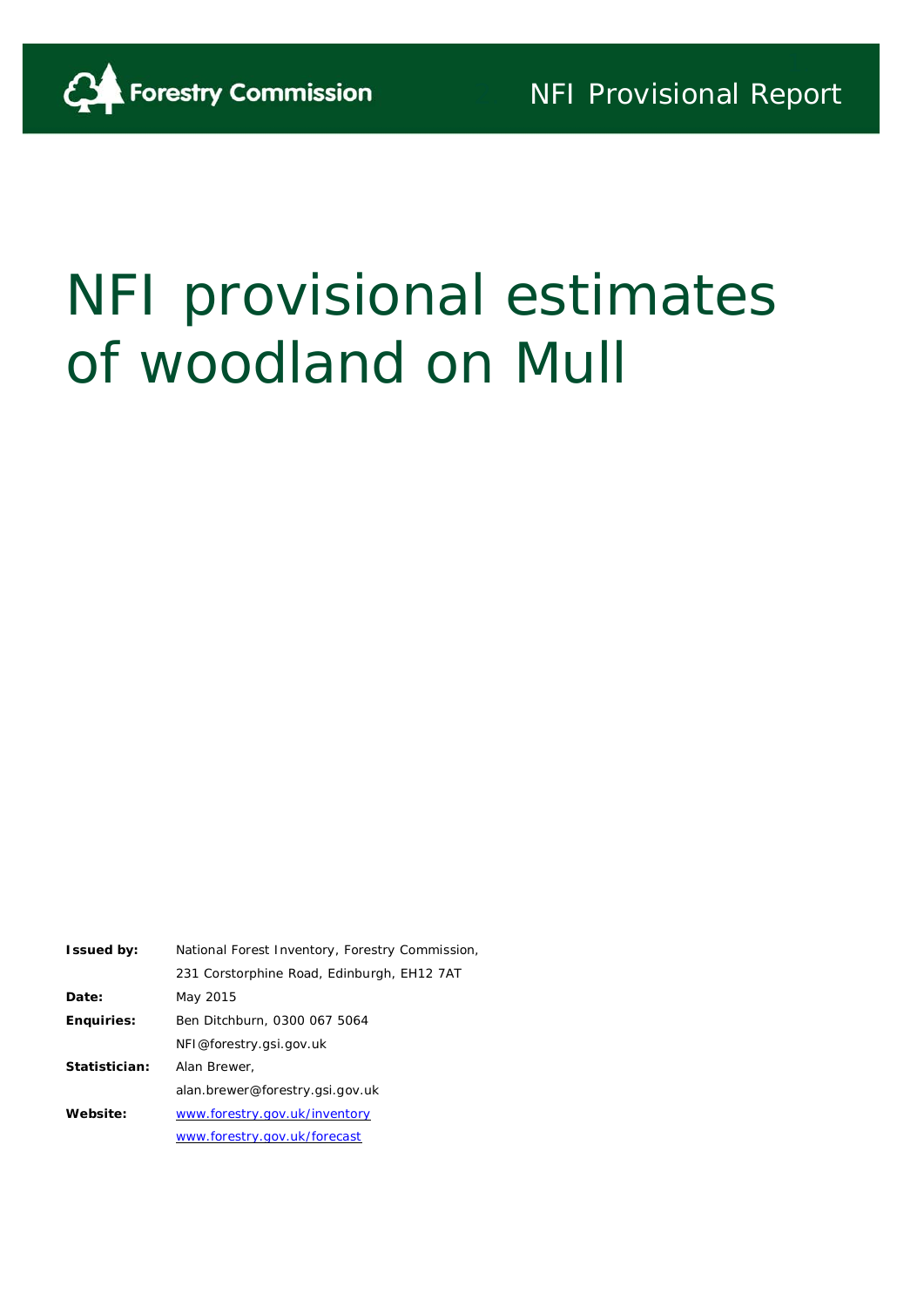### Summary

This report provides a picture of the stocked area in woodland and the standing volume of timber on the island of Mull. These estimates are a subset of those published as part of the 2012 growing stock information presented in the National Forest Inventory (NFI) *50-year forecast of softwood timber availability* (2014) and *50-year forecast of hardwood timber availability* (2014).

The estimates provided in this report are provisional in nature.

NFI reports are published at [www.forestry.gov.uk/inventory.](http://www.forestry.gov.uk/inventory)

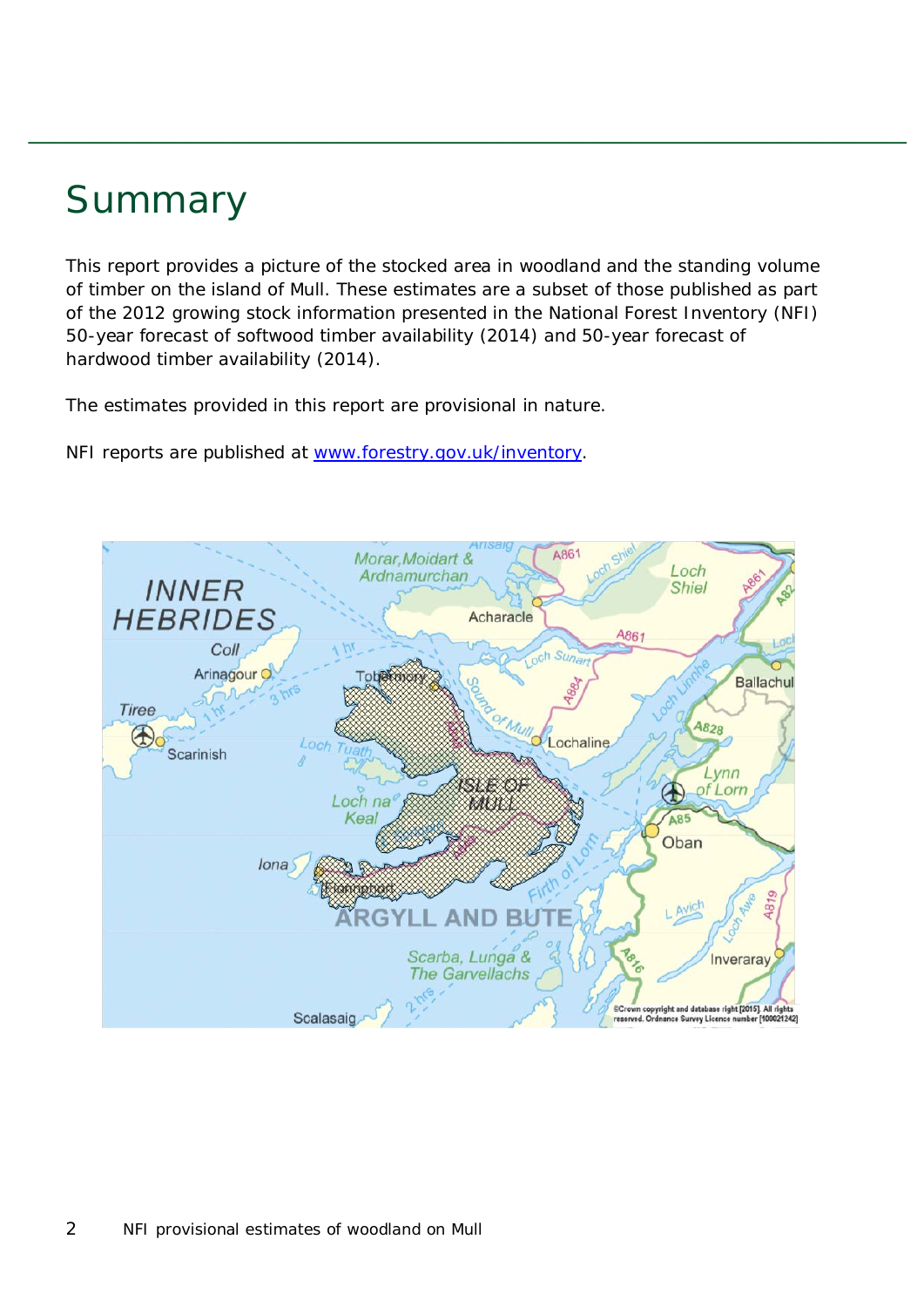### **Contents**

## Figures

|  |  |  | <b>Figure 1</b> Principal tree species group composition by stocked area at 31 March 20125   |  |
|--|--|--|----------------------------------------------------------------------------------------------|--|
|  |  |  | <b>Figure 2</b> Principal tree species group composition by standing volume at 31 March 2012 |  |
|  |  |  |                                                                                              |  |

### Tables

| <b>Table 1</b> Stocked area by principal tree species groups at 31 March 20125 |  |
|--------------------------------------------------------------------------------|--|
|                                                                                |  |
|                                                                                |  |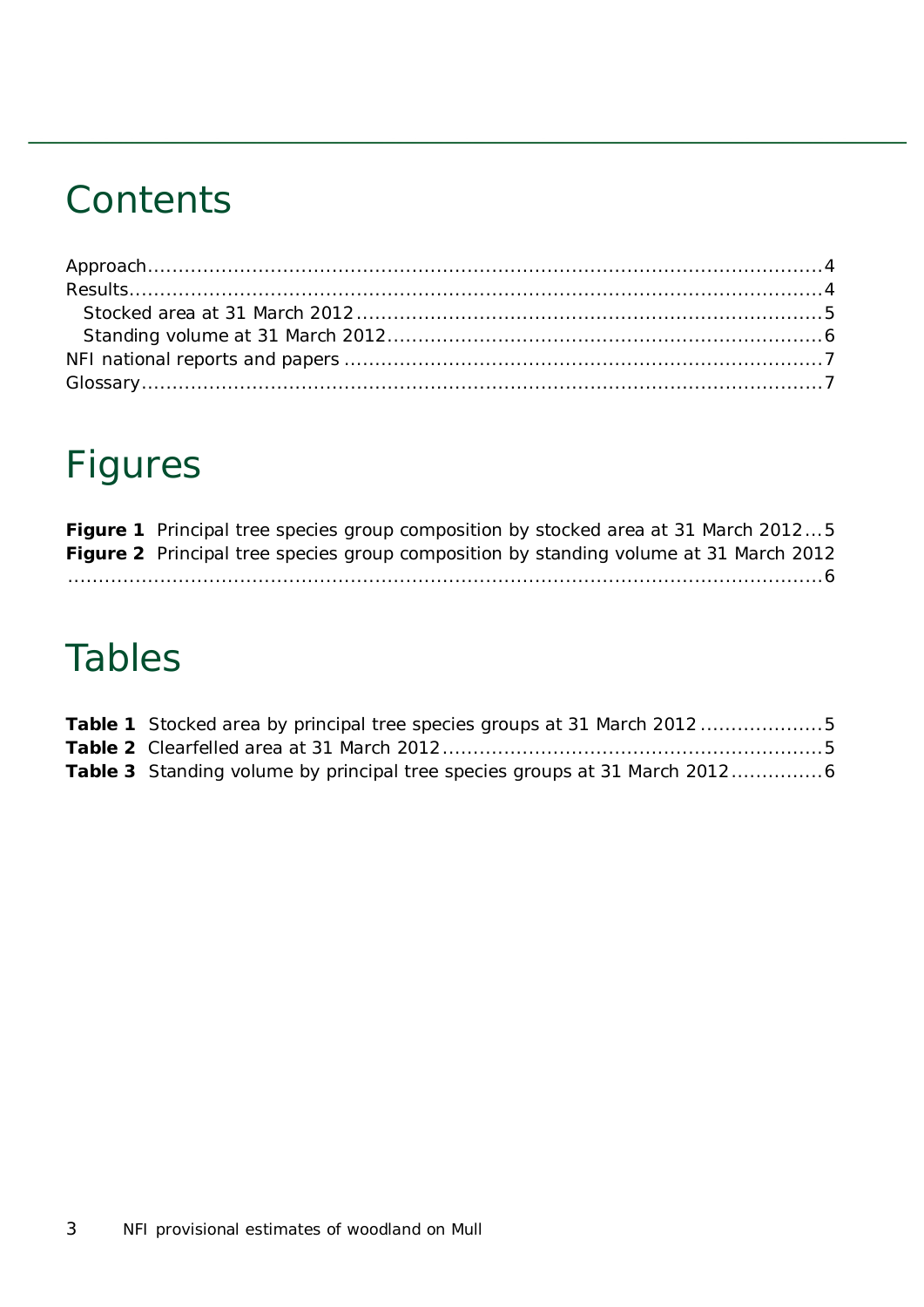# <span id="page-3-0"></span>Approach

Refer to the *Standing timber volume for coniferous trees in Britain* (2012) and the *NFI preliminary estimates of quantities of broadleaved species in British woodlands with special focus on ash* (2012) reports for a description of the underlying methodologies and interpretation, and also for the Scotland and Great Britain (GB) context.

The estimates reported here are based upon field samples assessed between October 2009 and August 2013, the results of which have been subjected to rigorous data quality assurance procedures. These field samples constitute approximately two-thirds of the sites to be sampled within the first cycle of NFI field sampling. As a consequence, the estimates in this report are classed as provisional.

### <span id="page-3-1"></span>Results

The data sources used for the compilation of these estimates are the same as described in the NFI reports *Standing timber volume for coniferous trees in Britain* (2012), the *50 year forecast of softwood availability* (2014) and the *50-year forecast of hardwood availability* (2014). Estimates for the Forestry Commission (FC) estate are derived from the FC's Sub-compartment database (SCDB), while those for the Private sector (i.e. non-FC) estate are derived from information collected in the NFI field survey. A fuller description of these data sources and how they are used in the production of estimates is provided in the earlier reports.

Results are provided for stocked area at 31 March 2012 (**Figure 1** and **Table 1**), clearfelled area at 31 March 2012 (**Table 2**) and standing volume at 31 March 2012 (**Figure 2** and **Table 3**).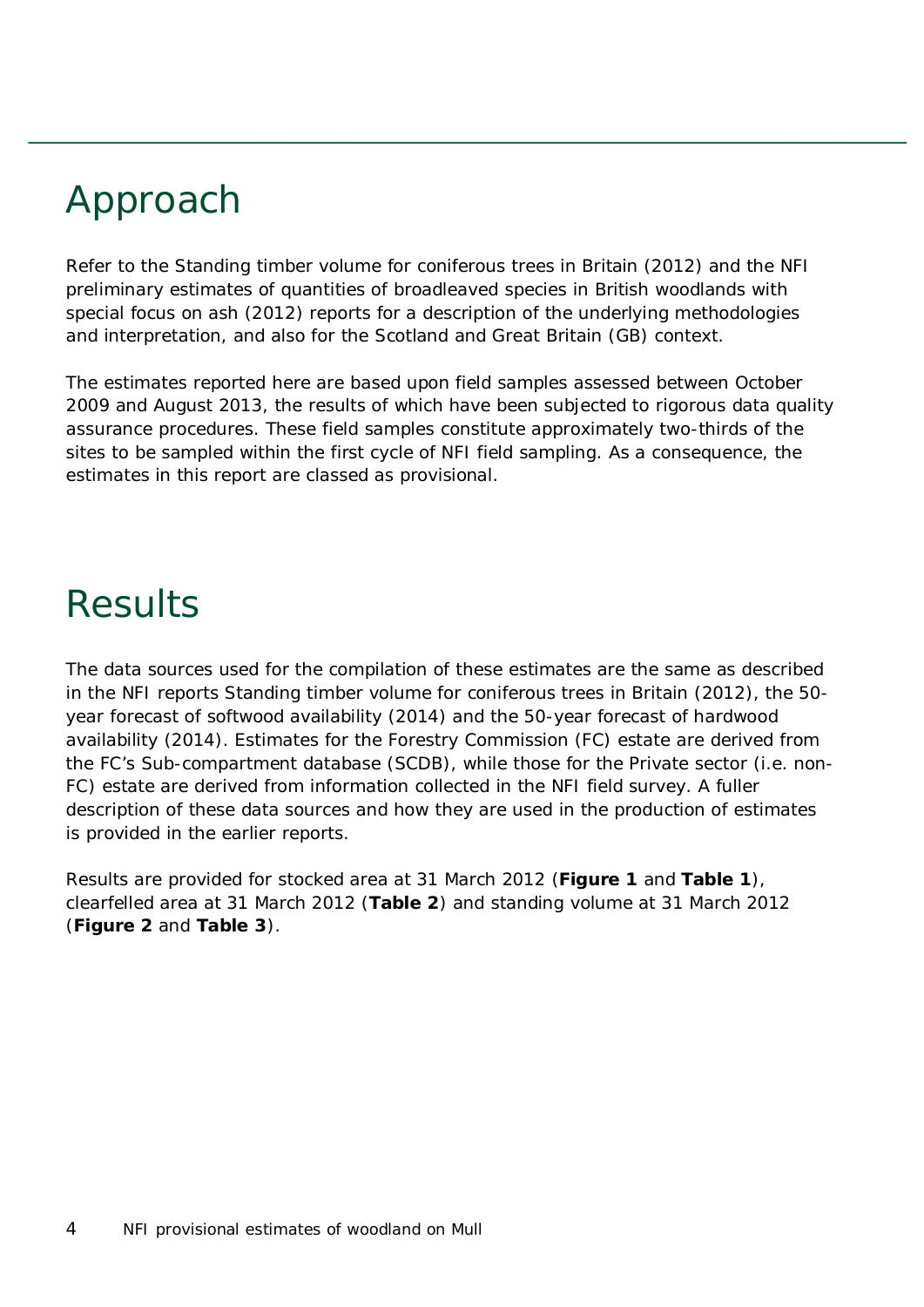#### <span id="page-4-0"></span>Stocked area at 31 March 2012

<span id="page-4-1"></span>**Figure 1** Principal tree species group composition by stocked area at 31 March 2012



#### <span id="page-4-2"></span>**Table 1** Stocked area by principal tree species groups at 31 March 2012

|                        | FC.                | Private sector     |     | Total              |
|------------------------|--------------------|--------------------|-----|--------------------|
| Principal species      | area               | area               | SE% | area               |
|                        | $(000 \text{ ha})$ | $(000 \text{ ha})$ |     | $(000 \text{ ha})$ |
| <b>Conifers</b>        |                    |                    |     |                    |
| Sitka spruce           | 3.5                | 3.5                | 10  | 6.9                |
| Other conifers         | 2.4                | 1.0                | 28  | 3.4                |
| <b>All conifers</b>    | 5.9                | 4.6                | 5   | 10.5               |
| Broadleaves            |                    |                    |     |                    |
| <b>All broadleaves</b> | 0.6                | 2.3                | 16  | 2.9                |
| <b>All species</b>     |                    |                    |     |                    |
| <b>All species</b>     | 6.4                | 7.0                | 6   | 13.5               |

#### <span id="page-4-3"></span>**Table 2** Clearfelled area at 31 March 2012

|                  | FC                         | Private sector             |     | Total                      |
|------------------|----------------------------|----------------------------|-----|----------------------------|
| Clearfelled area | area<br>$(000 \text{ ha})$ | area<br>$(000 \text{ ha})$ | SE% | area<br>$(000 \text{ ha})$ |
|                  | 0.6                        | 0.0                        | 111 | 0.6                        |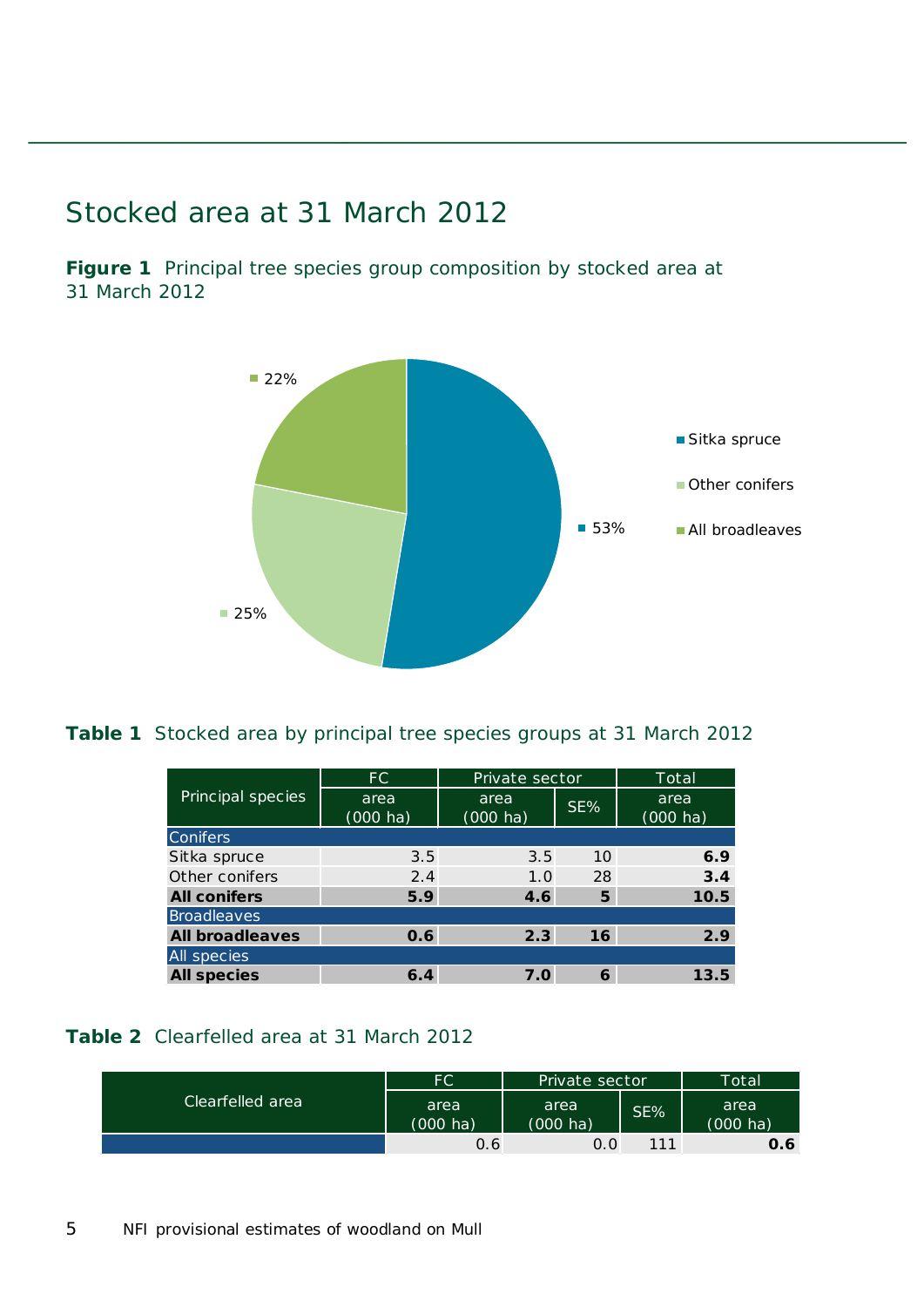### <span id="page-5-0"></span>Standing volume at 31 March 2012

<span id="page-5-1"></span>**Figure 2** Principal tree species group composition by standing volume at 31 March 2012



<span id="page-5-2"></span>**Table 3** Standing volume by principal tree species groups at 31 March 2012

|                        | FC.                             | Private sector                  | Total |                                 |
|------------------------|---------------------------------|---------------------------------|-------|---------------------------------|
| Principal species      | volume                          | volume                          | SE%   | volume                          |
|                        | $(000 \text{ m}^3 \text{ obs})$ | $(000 \text{ m}^3 \text{ obs})$ |       | $(000 \text{ m}^3 \text{ obs})$ |
| Conifers               |                                 |                                 |       |                                 |
| Sitka spruce           | 1,027                           | 801                             | 24    | 1,828                           |
| Other conifers         | 405                             | 131                             | 32    | 536                             |
| <b>All conifers</b>    | 1,432                           | 953                             | 21    | 2,385                           |
| <b>Broadleaves</b>     |                                 |                                 |       |                                 |
| <b>All broadleaves</b> | 76                              | 281                             | 22    | 357                             |
| All species            |                                 |                                 |       |                                 |
| <b>All species</b>     | 1,508                           | 1,245                           | 17    | 2,753                           |